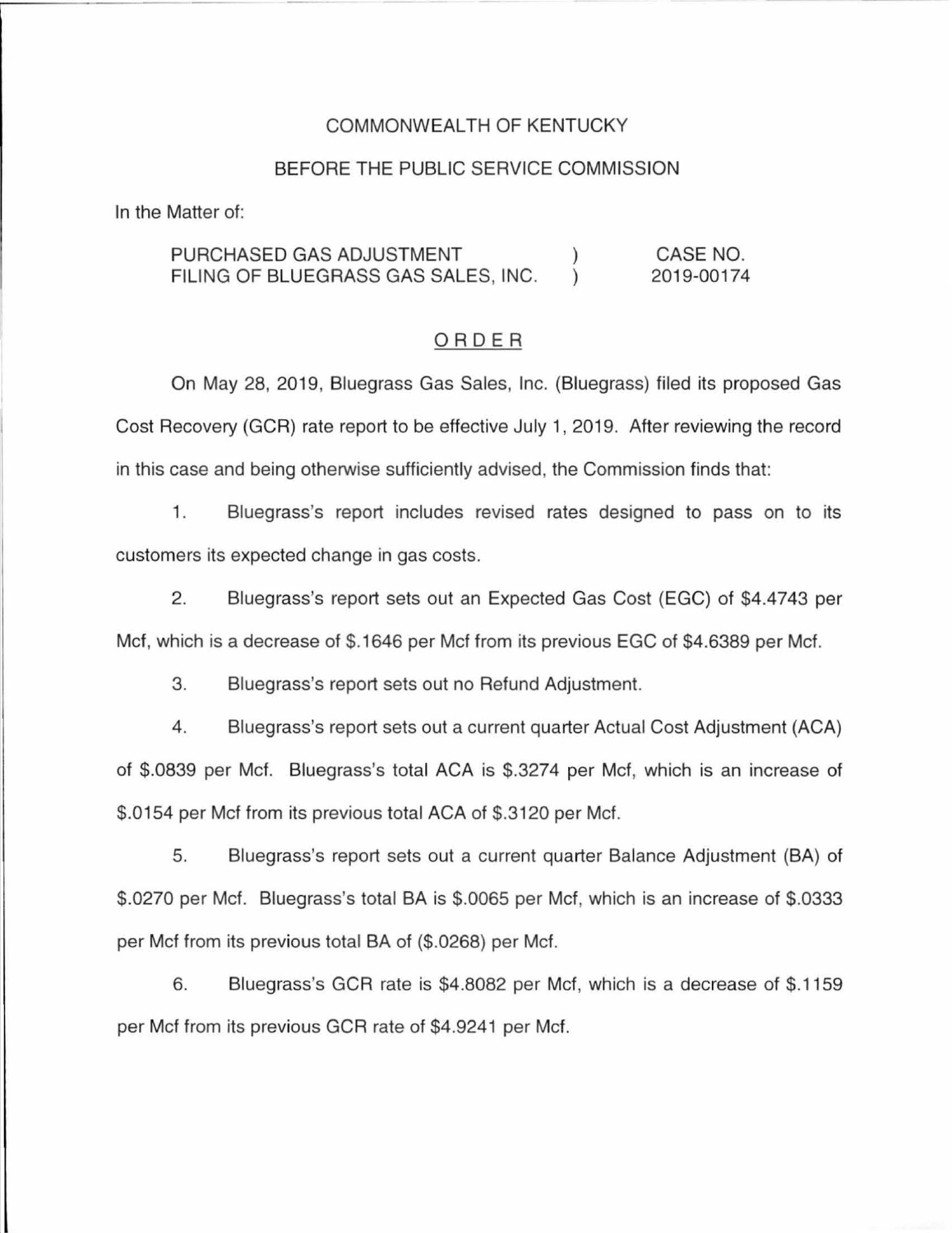7. The rates set forth in the Appendix to this Order are fair, just, and reasonable and should be approved for service rendered by Bluegrass on and after July 1, 2019.

IT IS THEREFORE ORDERED that:

1. The rates proposed by Bluegrass and set forth in the Appendix to this Order are approved for service rendered on and after July 1, 2019.

2. Within 20 days of the date of entry of this Order, Bluegrass shall file with this Commission, using the Commission's electronic Tariff Filing System, revised tariff sheets setting out the rate approved herein and reflecting that it was approved pursuant to this Order.

3. This case is closed and removed from the Commission's docket.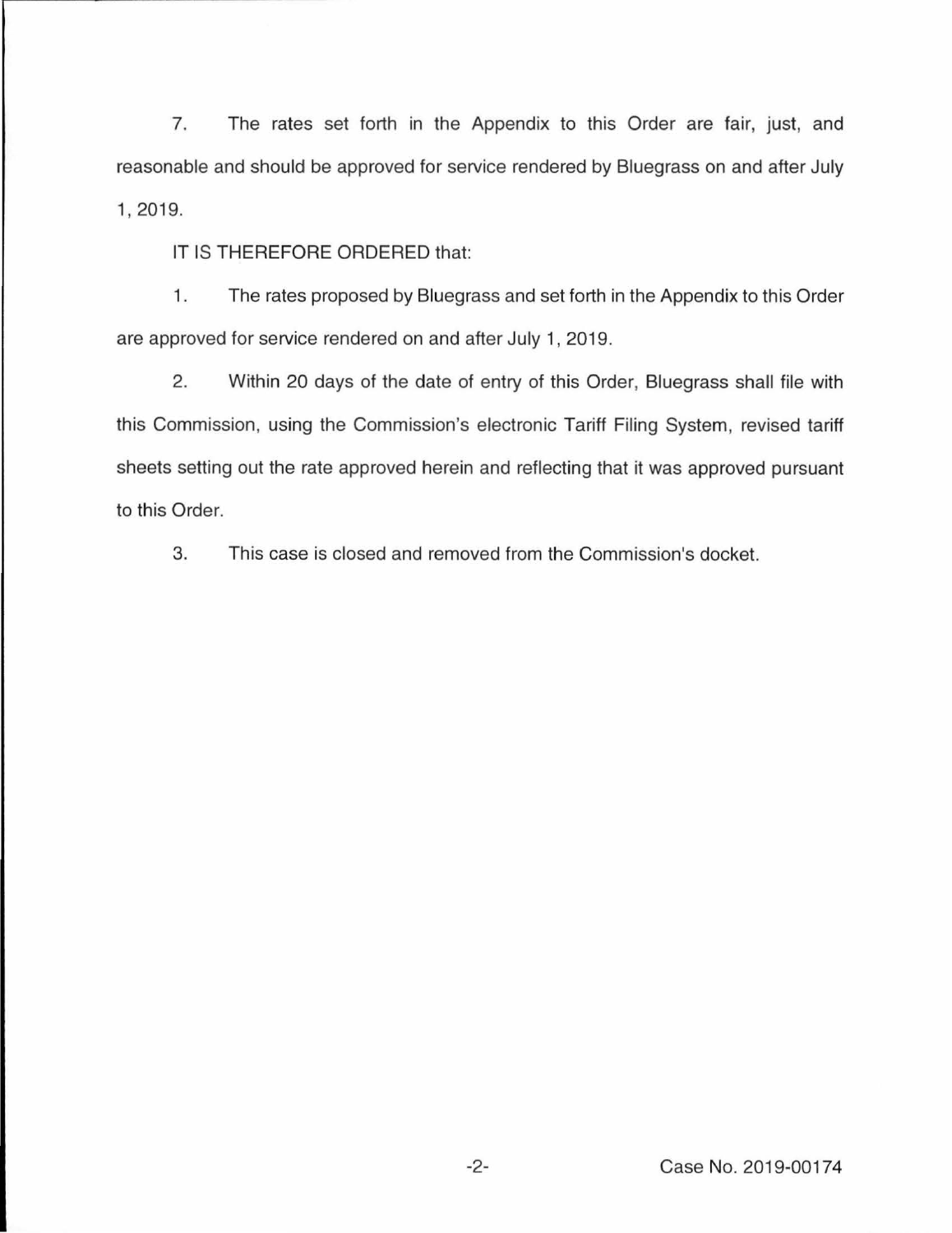By the Commission

|                    |  | ENTERED                |
|--------------------|--|------------------------|
|                    |  | <b>JUN 11 2019</b>     |
| SERVICE COMMISSION |  | <b>KENTUCKY PUBLIC</b> |

ATTEST:

Que R. Punso

Case No. 2019-00174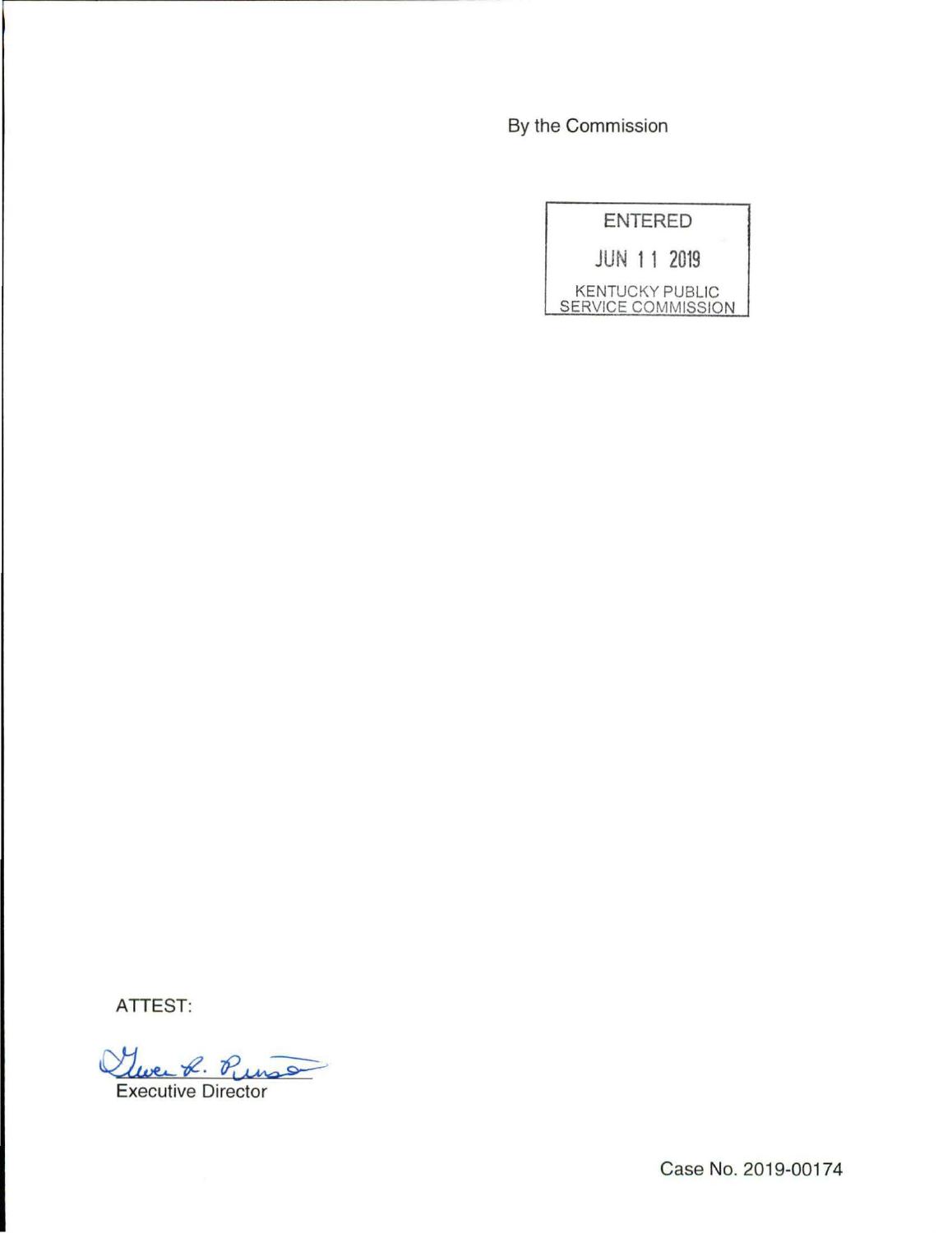## APPENDIX

# APPENDIX TO AN ORDER OF THE KENTUCKY PUBLIC SERVICE COMMISSION IN CASE NO. 2019-00174 DATED **JUN 11 2019**

The following rates and charges are prescribed for the customers in the area served by Bluegrass Gas Sales, Inc. All other rates and charges not specifically mentioned herein shall remain the same as those in effect under the authority of the Commission prior to the effective date of this Order.

|         | <b>Base Rate</b> | Gas Cost<br>Recovery<br>Rate | Total    |
|---------|------------------|------------------------------|----------|
| All Mcf | \$5.1416         | \$4.8082                     | \$9.9498 |